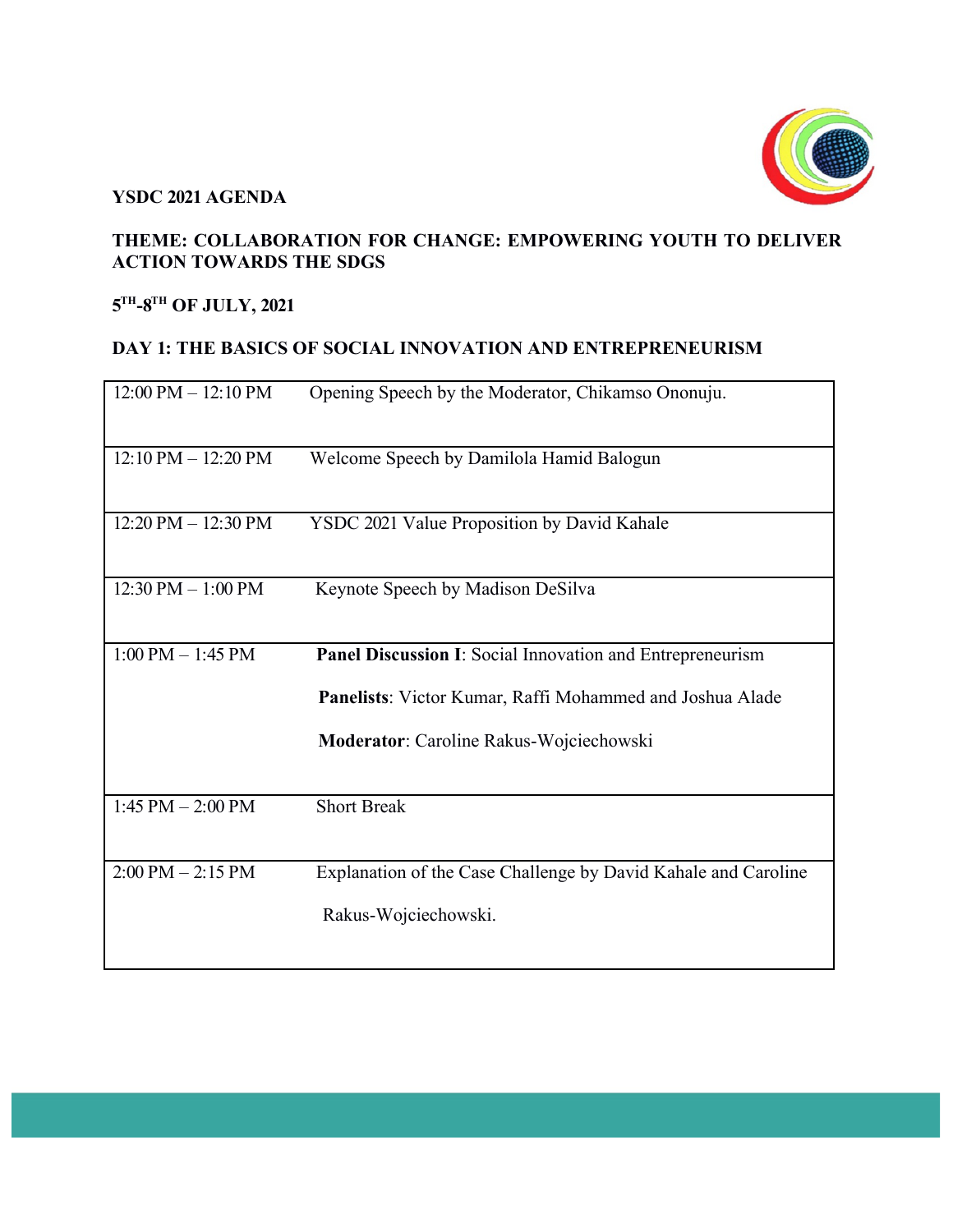| $2:15 PM - 3:00 PM$                 | <b>Group Breakout Session I: Identifying Challenges/Problems</b>       |
|-------------------------------------|------------------------------------------------------------------------|
| $3:00 \text{ PM} - 4:00 \text{ PM}$ | Lunch Break                                                            |
| $4:00 \text{ PM} - 5:00 \text{ PM}$ | Group Breakout Session II: Identifying Key Stakeholders and<br>Parties |
| $5:00 \text{ PM} - 5:30 \text{ PM}$ | Closing Remarks by the Moderator                                       |

## **DAY 2: GOOD HEALTH AND WELL-BEING; GENDER EQUALITY**

| $12:00 \text{ PM} - 12:30 \text{ PM}$ | Opening Keynote Speech by Okechukwu Okere                                     |
|---------------------------------------|-------------------------------------------------------------------------------|
| $12:35$ PM $-1:20$ PM                 | <b>Panel Discussion II:</b> Good Health and Well- Being: COVID 19 in<br>Focus |
|                                       | Panelists: Cassandra Akinde, Bupe Chikumbi and Bethany Larkin                 |
|                                       | <b>Moderator:</b> Damilola Oguntade                                           |

| $1:30 \text{ PM} - 2:30 \text{ PM}$ | <b>Group Breakout Session III:</b> Approach and Implementation |
|-------------------------------------|----------------------------------------------------------------|
|                                     | Strategy.                                                      |
| $2:30 \text{ PM} - 3:00 \text{ PM}$ | <b>Short Break</b>                                             |
|                                     |                                                                |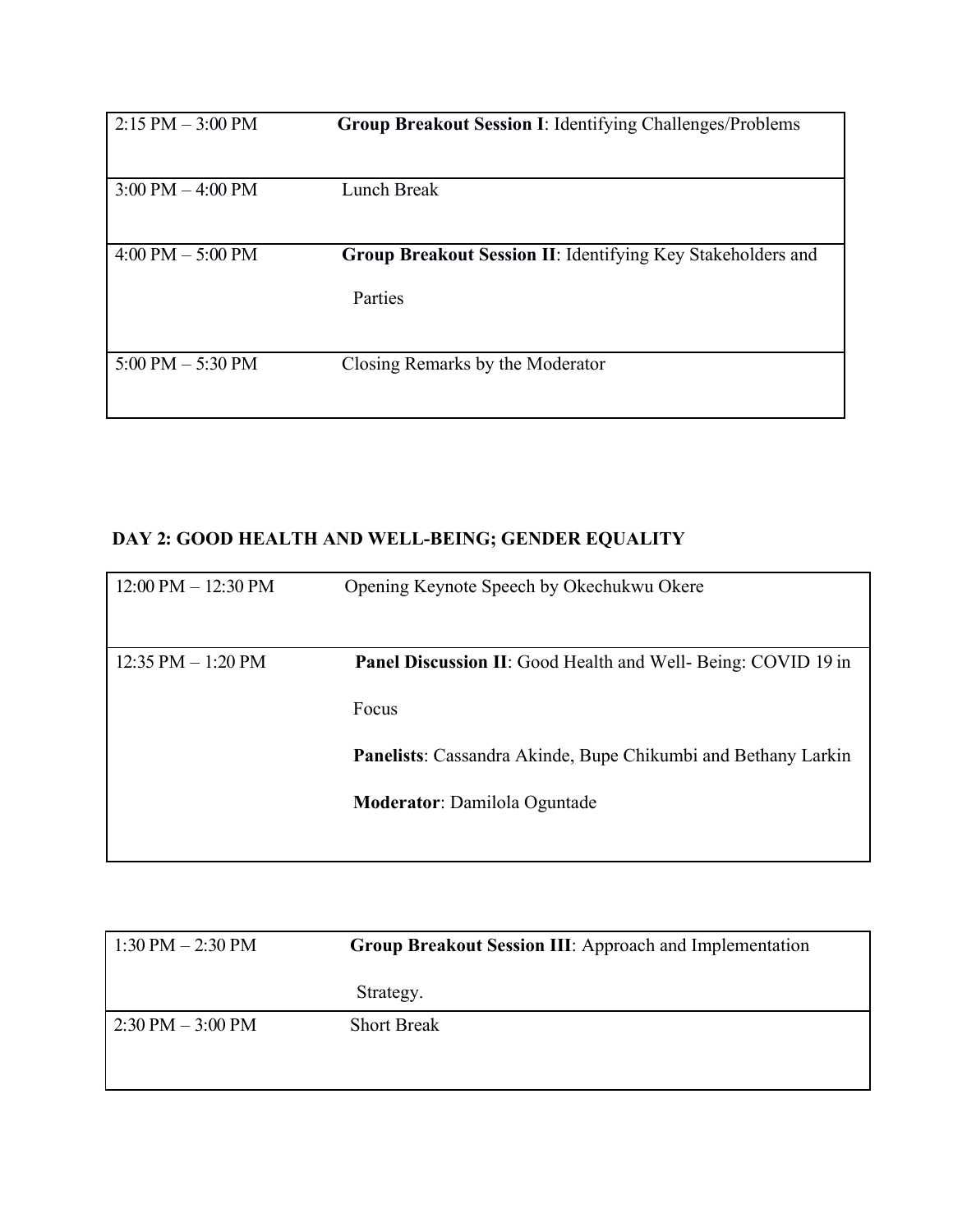| $3:00 \text{ PM} - 3:45 \text{ PM}$ | <b>Panel Discussion III:</b> Gender Equality and Women Empowerment |
|-------------------------------------|--------------------------------------------------------------------|
|                                     | Panelists: Winnie Chekpemoi, Oluwaseun Osowobi and                 |
|                                     | Maame Boateng                                                      |
|                                     | Moderator: Amarachi Ego-Osuala                                     |
|                                     |                                                                    |
| $3:45$ PM $-4:30$ PM                | Lunch Break                                                        |
|                                     |                                                                    |
| $4:30$ PM $-5:30$ PM                | <b>Group Breakout Session IV: Financial and Resource</b>           |
|                                     | Consideration.                                                     |
| $5:30$ PM $-5:45$ PM                | Closing Remarks by the Moderator                                   |
|                                     |                                                                    |
|                                     |                                                                    |

## **DAY 3: CLIMATE ACTION AND THE PUBLIC SECTOR**

| $12:00 \text{ PM} - 12:30 \text{ PM}$ | Opening Keynote Speech: Taylor Spicer                                                                                                                          |
|---------------------------------------|----------------------------------------------------------------------------------------------------------------------------------------------------------------|
| 12:35 PM $-$ 1:20 PM                  | <b>Panel Discussion IV: Youth and Climate Action</b><br><b>Panelists:</b> Nisreen Elsaim, Barbara Abetts and Olumide Idowu<br>Moderator: Durodoluwa Femi-Ajala |
| $1:30$ PM $- 2:30$ PM                 | <b>Group Breakout Session V: Objectives/Goals/Vision</b>                                                                                                       |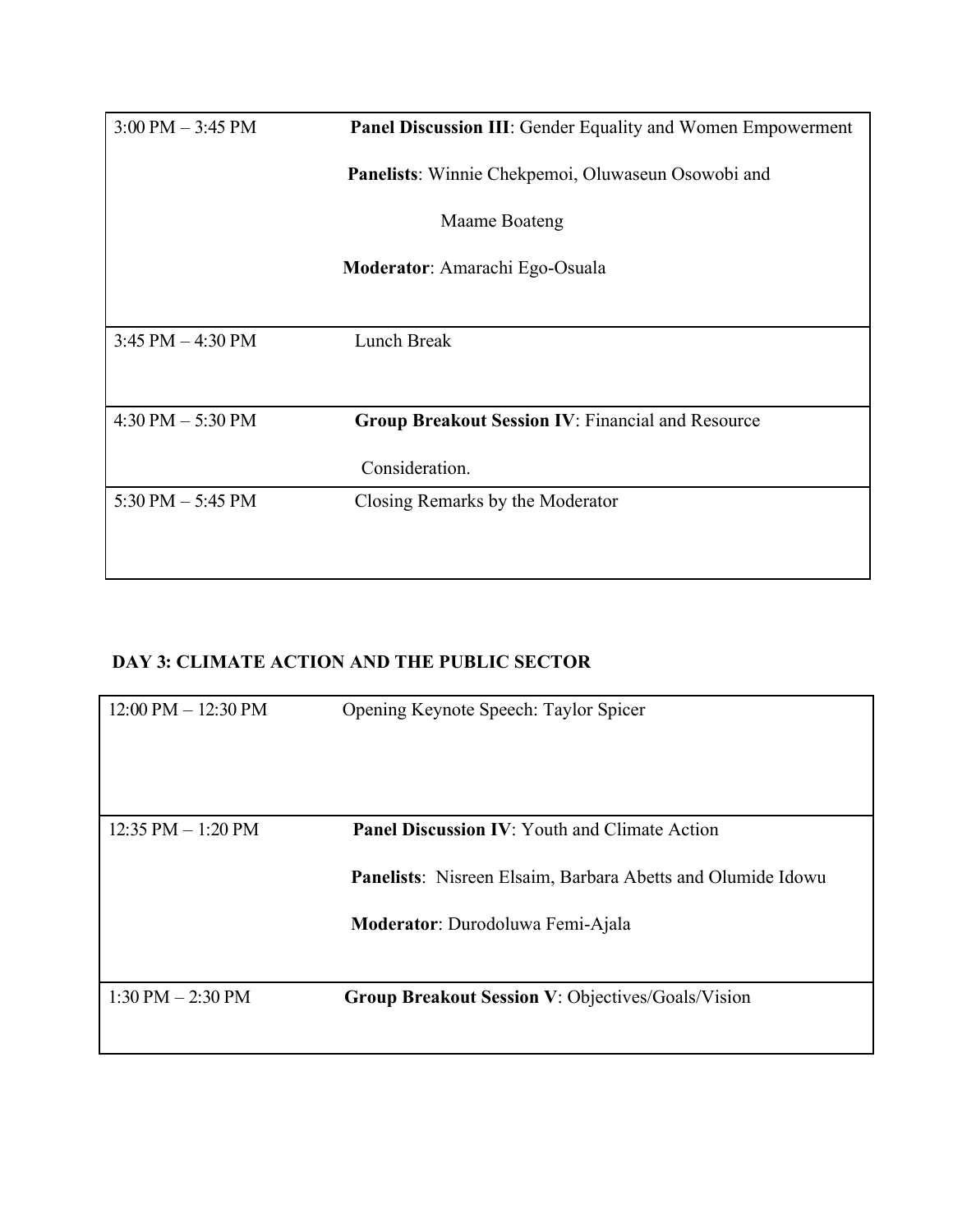| $2:30 \text{ PM} - 3:15 \text{ PM}$ | Lunch Break                                               |
|-------------------------------------|-----------------------------------------------------------|
|                                     |                                                           |
| $3:15 PM - 4:15 PM$                 | <b>Group Breakout Session VI: Key Challenges and Risk</b> |
|                                     | Mitigation Plan                                           |
| $4:15$ PM $-4:30$ PM                | Closing Remarks by the Moderator.                         |
|                                     |                                                           |

### **DAY 4: LEAVING NO YOUTH BEHIND: THE START OF DECADE OF ACTION**

| 12:00 PM - 12:30 PM                  | Opening Keynote Speech by Omar Alshogre                      |
|--------------------------------------|--------------------------------------------------------------|
|                                      |                                                              |
| $12:30 \text{ PM} - 1:20 \text{ PM}$ | <b>Panel Discussion V: Public Policy</b>                     |
|                                      | Panelists: Chimka Munkhbayar, Hafida Fahmaiasari, Soyoung Oh |
|                                      | and Angelo Abil Wijaya.                                      |
|                                      | <b>Moderator: David Kahale</b>                               |
|                                      |                                                              |
| $1:20$ PM $- 2:30$ PM                | Group Breakout Session VII: Key Success Metrics and Next     |
|                                      | <b>Steps</b>                                                 |
| $2:30$ PM $-3:30$ PM                 | Workshop: How to Market Your Skills and Business Startup 101 |
|                                      | Guests: Samuel karikari, Madelle Kangha and Funmi Ajala      |
|                                      | Moderator: Maria Constantinescu                              |
|                                      |                                                              |
| $3:30$ PM $-4:00$ PM                 | <b>Break</b>                                                 |
|                                      |                                                              |